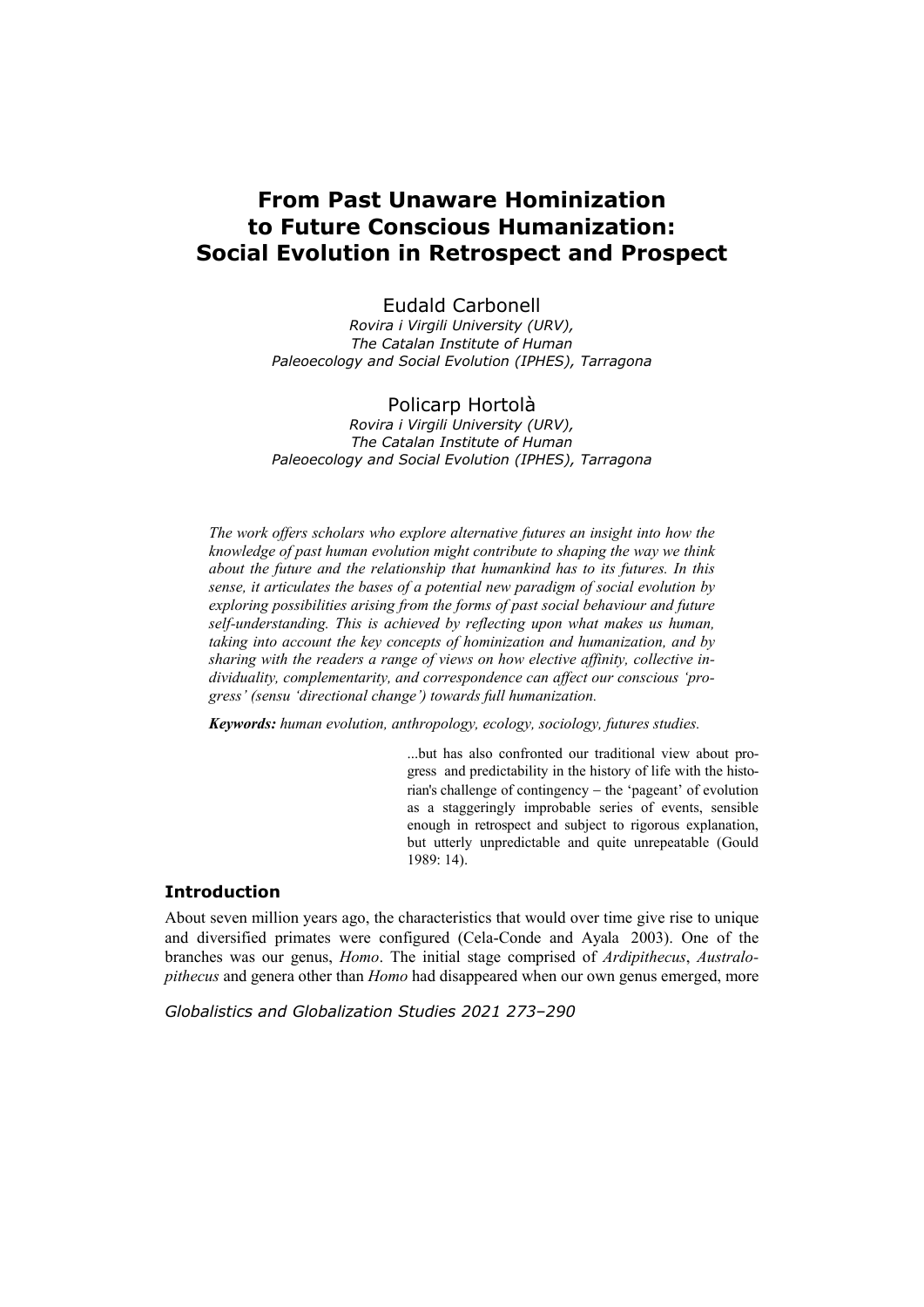than two million years ago. In this changing scenario, there were acquired capacities that shaped a peculiar group of genera. Most of them did not manage to adapt and they were left by the wayside. Those who did adapt were transformed within the framework of natural selection until they reached the genus *Homo*, a genus that was consolidated by establishing a relationship with the environment using exosomatic capabilities such as the production of tools and the generation and control of fire. Although human adaptations have an ecological origin, once technical systems were created, their modification seems to have overcome ecological constraints (see *e.g.,* Kissel and Fuentes 2018).

Currently, two possible models of the origin of *H. sapiens* are being considered. One model of the origin of our species is known as the multiregional hypothesis or regional continuity model. This model maintains that we evolved as a species interconnected with *H. erectus*. *Homo sapiens* would not have appeared in a specific area, but rather wherever *H. erectus* lived. This species would have left Africa about two million years ago and slowly evolved into *H. sapiens* in different parts of the world. This is, consequently, a polygenic model (many origins). This model is based on several premises. One is that a gene flow must have occurred between geographically separated populations in such a way that it prevented speciation from the different populations after dispersion. Natural selection, acting on regional populations, is responsible for the ecotypes (also known as 'races') that we find today. This racial variation in modern humans would be an ancient phenomenon based simply on regional differences in *H. erectus*. This allows us to understand that diversity is what provided the real substrate for the set of evolutionary tests that finally, by selection, made some populations successful. The most accepted model at present is, however, the single origin or 'Noah's Ark' model, better known as 'Out of Africa'. According to this model, all our *sapiens* ancestors originated in Africa, where they first evolved and then, already converted into *H. sapiens*, later migrated out of that continent and went on to replace all populations that descended from *H. erectus*, without crossing with them to colonize the whole world. It is, consequently, a monogenist model (single origin). The model is based on the reproductive isolation of different populations of *H. erectus*, isolation that led to independent evolutions and separate species, such as the so-called Neanderthal man (*H. neanderthalensis*). In this case, however, there is evidence of a minimal degree of cross-linking between Neanderthals and *sapiens*, as suggested by both morphology and genomics (Bayle *et al.* 2010; Burbano *et al.* 2010; Green *et al.* 2010). The role of Neanderthals in the ancestry of Europeans has recently been addressed by Lacan *et al.* (2013), who have reviewed all the studies carried out to date on European ancient DNA, from the Middle Palaeolithic to the beginning of the protohistoric period. This small interweaving is not an obstacle to considering the hypothesis of the extinction of the Neanderthals as an integral part of the general extinction event of the Quaternary megafauna, towards the end of the Pleistocene (Hortolà and Martínez-Navarro 2013). On the other hand, racial variation in modern humans is a relatively recent phenomenon, which occurred after *H. sapiens* had colonised the entire world.

Affinity is one of the intrinsic properties of every system, both inorganic and organic. For this reason, we have to move forward  $-$  probably to a cosmic dimension  $-$  to find its importance as structure-interaction. However, it is clear that in our species there is no universal elective affinity between the different individuals that comprise it. On the other hand, collective individuality represents the antithesis of individualism. Individualism can be defined as the human primate behaviour in which the individual only acts and thinks for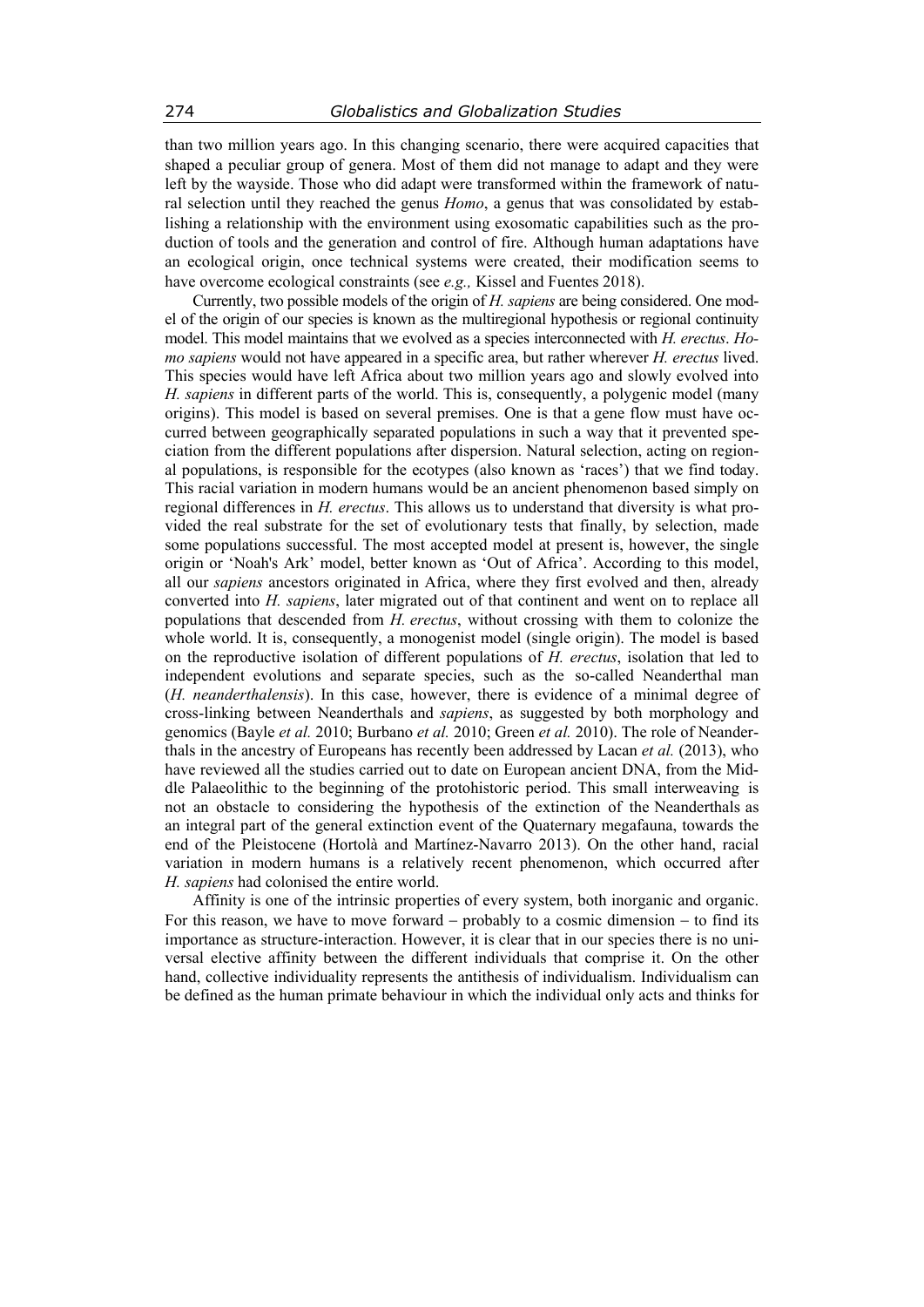the benefit of unity, not as a structure of the community but as the survival of the individual, which is impossible in the framework of the scientific-technical revolution.

Since the 1990s, the Danish physicist Niels Bohr's principles of complementarity and correspondence have led to an intense epistemological debate that goes beyond its interpretation in quantum mechanics. These principles can be applied to the conscious humanization of our species, bearing in mind the strong global impact of *sapiens* in the integral ecosystem we call the biosphere. This unprecedented impact would have begun with the Industrial Revolution in around 1800, giving rise to a new geological epoch which has been called the Anthropocene (Steffen *et al.* 2011).

The concept of the Anthropocene as a new geological epoch breaks with previous evolutionary schemes. According to Clive Hamilton and Jacques Grinevald,

Earlier scientists who commented on 'the age of man' did so in terms of human impact on the environment or 'the face of the Earth', not the Earth system. Moreover, earlier Western conceptions relied on a progressive and linear evolutionary understanding of the spread of humankind's geographical and ecological influence, whereas the Anthropocene represents a radical rupture with all evolutionary ideas in human and Earth history, including the breakdown of any idea of advance to a higher stage (such as Teilhard de Chardin's 'noösphere') (Hamilton and Grinevald 2015: 1).

This Teilhardian idea of progress can be found, for example, in the statement by Teilhard de Chardin,

The earth was probably born by accident; but, in accordance with one of the most general laws of evolution, scarcely had this accident happened than it was immediately made use of and recast into something naturally directed. By the very mechanism of its birth, the film in which the 'within' of the earth was concentrated and deepened emerges under our eyes in the form of an organic whole in which no element can any longer be separated from those surrounding it. Another 'indivisible' has appeared at the heart of the great 'indivisible' which is the universe. In truth, a prebiosphere (Teilhard de Chardin 1959 [1955]: 74).

Our idea of 'progress', rather than a synonym for advancement, is understood as a directional change, as Michael Ruse (1996: 19) states, 'Progress implies that there is change in a certain *direction*'. Humankind's progress, identified with an unquestionable 'advancement', is implicit in transhumanism. This (currently in fashion) movement encourages our future evolution by applying scientific and technological developments leading to a 'posthumanity.' Its history and discussion can be found extensively elsewhere in the specialized literature (*e.g.,* Birnbacher 2008; Bostrom 2005; Cordeiro 2014; Evans 2015; Hansell and Grassie 2011; Harrison and Wolyniak 2015; Lilley 2013; Miah 2008; Stambler 2010).

In this work we present a series of reflections on what makes us human, taking as a guide the key concepts of hominization and humanization. Afterwards, we share with the reader a series of points of view on how elective affinity, collective individuality, complementarity and correspondence can influence our conscious process towards full humanization. In general, this work offers scholars who explore alternative futures an insight into how knowledge of past human evolution might contribute to shaping the way we think about the future and the relationship that humankind has to its future. In this sense, it presents the bases of a potential new paradigm of social evolution by exploring possibilities arising from the forms of past social behaviour and future self-understanding.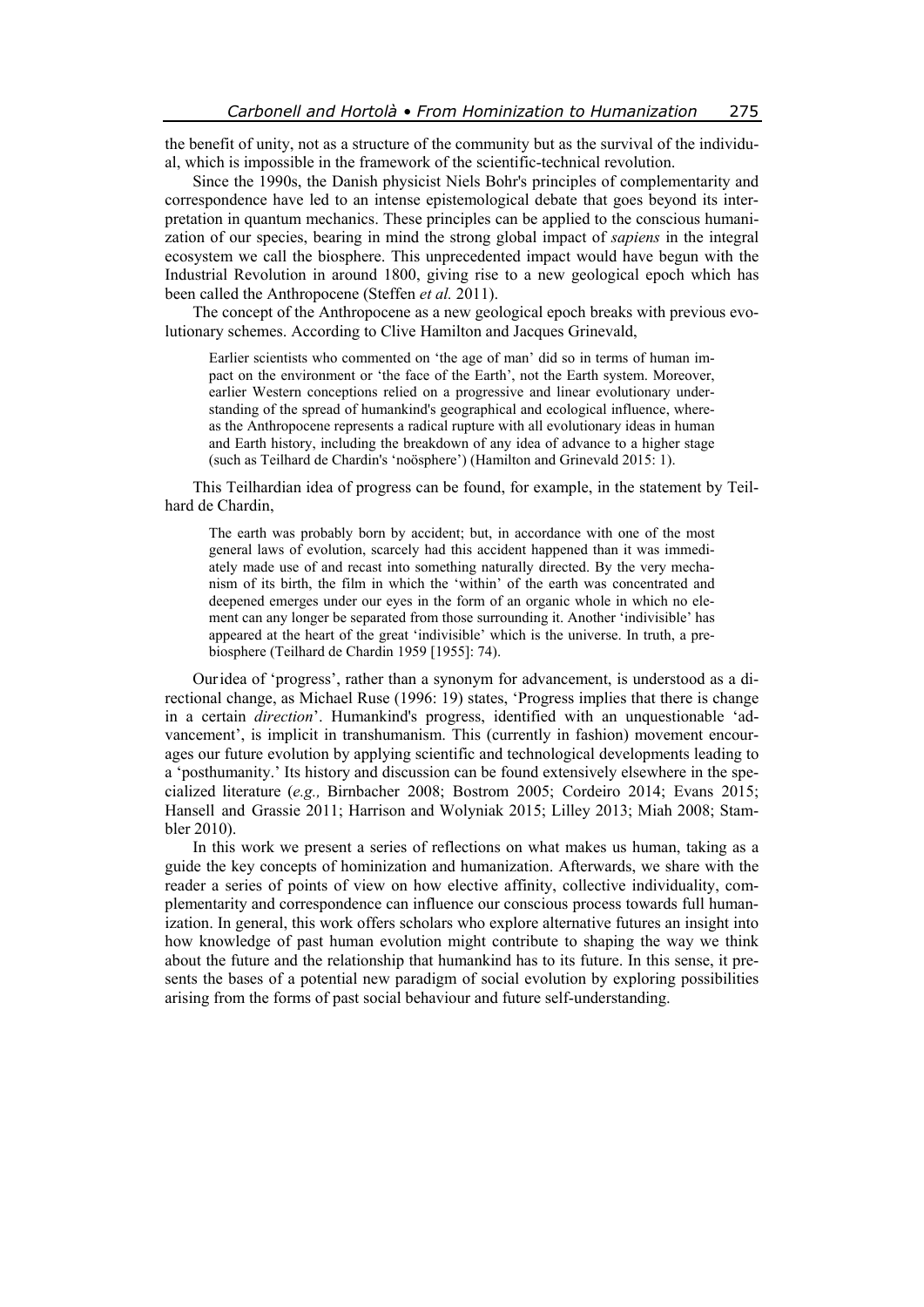### **Hominization, or Our Pre-humanization**

Hominization is a biological process in which a series of morphological and ethological changes in the primate order generated a structure with enormous evolutionary potential. In this process, apart from the genetic material that carried the information, the continuous change in the ecological conditions to which these primates had to adapt to survive is a landmark in human evolutionary history (*e.g.*, Hardt T., Hardt B., and Menke 2007).

The concept of hominization takes on strategic importance for two reasons. The first reason is that it helps to give us an evolutionary overview of our genus. The second reason is that it places us in the phylogeny of the set of genera that make up hominins before human culture existed, and therefore are not demarcations of what is characteristic of the set of species that make up our genus. From the outset, this process over millions of years helps us to understand what biodiversity and specific diversity mean. In this entire seminal set, there are ethological characteristics that explain the behaviours that we have systematized but that originated many hundreds of thousands of years ago when our ancestors were still small bands in the African savannahs. The high and specific capacity for socialization in hominins (whether in forested environments or in open spaces) was fundamental for surviving the selective pressure.

In the long human process towards humanization, hominization has experienced a series of acquisitions (or refinements of previous acquisitions) that have made our current uniqueness possible. The most relevant of all the acquisitions may have been the allometric growth of the brain. This acquisition does not occur in any other genus in our family. The role of the brain in our ability to adapt and survive is a shared epiphenomenon. However, we share this ecological standing position with other primates. It was essential for us to maintain it when we left forested areas about three million years ago, although in other species of hominins this capacity did not serve to prevent their extinction. This shows that the process of hominization is another trial that favours the possibility of the survival of the species. But only those who have managed to integrate several adaptations and to synchronise them have been able to challenge natural selection and survive under this pressure. This phenomenon of change occurred due to a process of adapting from life in the jungle to life in the savannah. Our brain began to grow faster than in other primates about two million years ago. About a million years later, it was already 1,000 cubic centimetres. The highest value (1,550 cubic centimetres) was reached by the Neanderthals nearly fifty thousand years ago. In our species the average is about 1,400 cubic centimetres. In other words, most recent humans (Neanderthals and *sapiens*) have a cranial capacity with a volume of about a litre and a half. In this sequence, the consumption of meat protein is of paramount importance. Previously, our ancestors were frugivorous and folivorous. The increasingly frequent use of tools in our activities, and soon language as well, which may be a characteristic of our genus and not only of our species, configured a new evolutionary reality that eventually gave rise to *sapiens*.

Hominization is a very high contingency process. Without our precision grasp, without our high cranial capacity, without our consolidated erect position, it is possible that our genus would have followed the path of the genera with which they coexisted and that disappeared at the end of the Pliocene or beginning of the Pleistocene, in many cases for not having developed these characteristics. From *H. rudolfensis* and *H. habilis* until now, a number of basic characteristics have revealed how the substrate of our genus was pro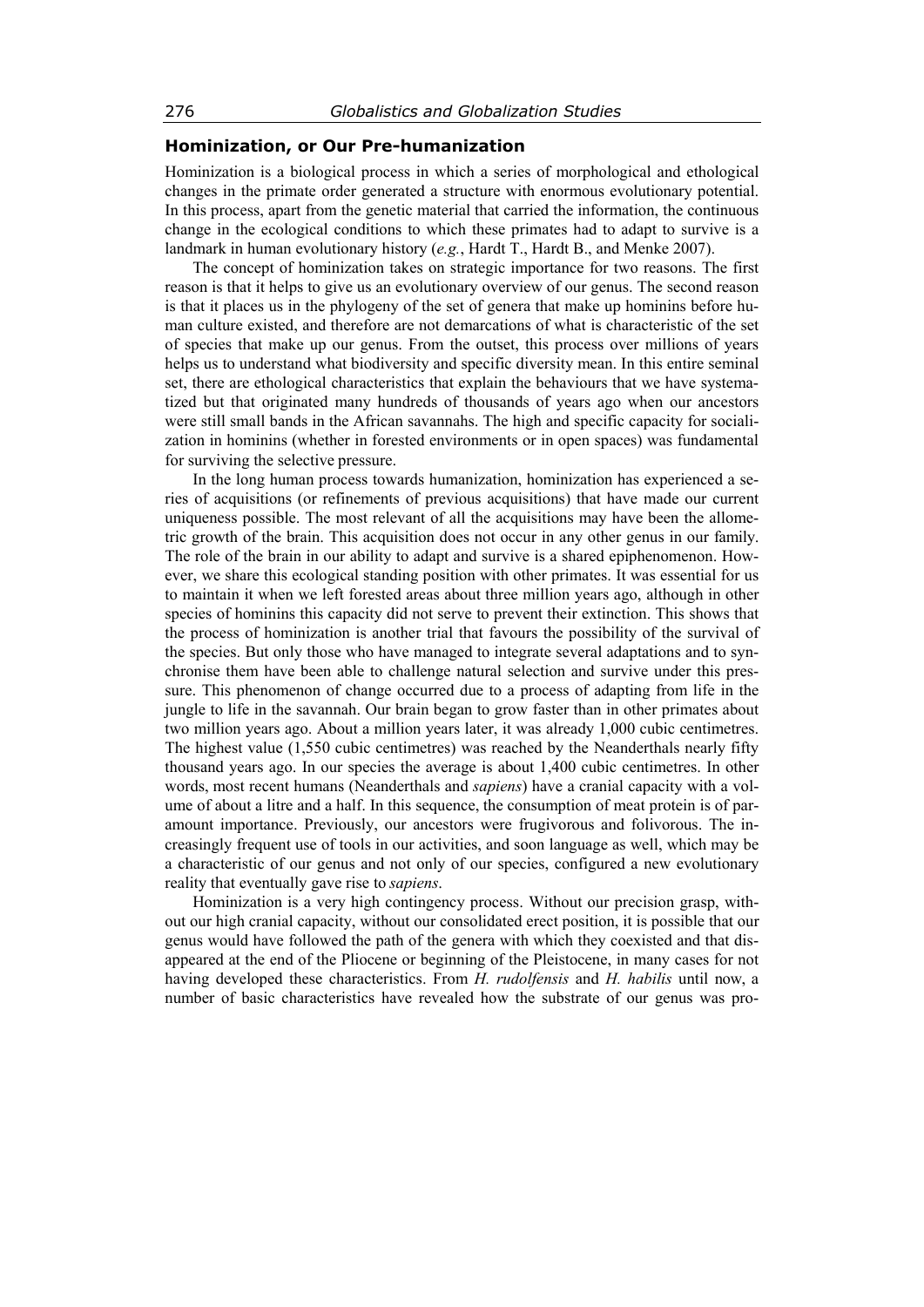duced. The fact that some basic acquisitions are shared diachronically indicates precisely the importance of change when the process of humanization gained strength and gathered more momentum than that of hominization. Indeed, *H. ergaster*, *H. erectus*, *H. antecessor*, *H. neanderthalensis* and *H. sapiens* share this set of qualities with *H. sapiens* integrating and expanding upon and, thus, transforming us into an unparalleled primate. The structural break with the parsimony, that occurred in the adaptation of other hominins, placed us ahead in the race towards the acquisition of a cosmic consciousness.

What made hominins break with hominization in the strictest sense and begin to ride on towards humanization? This is a substantive issue to be resolved. If we understand full humanization as consciousness, what we can say is that between a million and a half million years ago there appeared a new characteristic that marked us forever and that is at the base of the evolutionary trial of *sapiens*: humanization.

#### **Humanization, or Our Post-hominization**

The concept of humanization is a key aspect in the subject of human evolution and, perhaps, in the evolution of life as a whole. Humanization, as a systemic structural acquisition, represents a cosmic awareness, a composite and multiform singularity of acquisitions that have allowed us, over time, to break with the inertia of the past and surpass natural selection to delve into what is currently unknown. It is essential to understand the initial concept that gives us the substratum of knowledge through which the process of humanization has been possible, and which, therefore, places us right at the beginning of the entire human enterprise. Evolutionary paths, although containing sudden changes, tend to be long and loaded with inertia. The process of hominization does not escape the universal law of parsimony that characterizes the existence of life.

Were *rudolfensis* already humanized or were they still being hominized? Is consciousness the fundamental acquisition? If so, *erectus*, *heildelbergensis*, *antecessors* and Neanderthals would already be species in full humanization. Here we will limit ourselves to addressing the problem regarding *sapiens*. From the current perspective, we understand 'humanizing' as the process of evolutionary singularity that has led us to operative awareness. Humanization is the emergence of operational intelligence, the product of socialization. It is the acquisition of the ability to think about our intelligence, to understand the process of life and to adapt to the environment through knowledge, technology and thought. Humanization is represented in the history of our humankind through different social formations that have been evolving arborescently in the different terrestrial ecosystems and characterizing the behaviour of species until today. Human coordination through social relationships of production has characterized not only the exploitation of a territory, but also the way in which, from its emergence, the organization of *sapiens* populations is expressed at a specific moment and in a specific space.

Humanization displays specificity in different ways in which populations are structured and the way in which acquisitions were applied to adaptation and survival. Different analytical units into which social formations have been divided according to their economic bases explain and describe humanization beyond acquisitions. They are a consequence of the integration of different cultural acquisitions and the space in which they are expressed. This opens up a horizon of epistemological realization. Defining humanization is a priority objective to complete the theory of evolution. The concept of humanization is broad and inclusive enough 'to open the door' to critical reflection, difficult to tackle but necessary.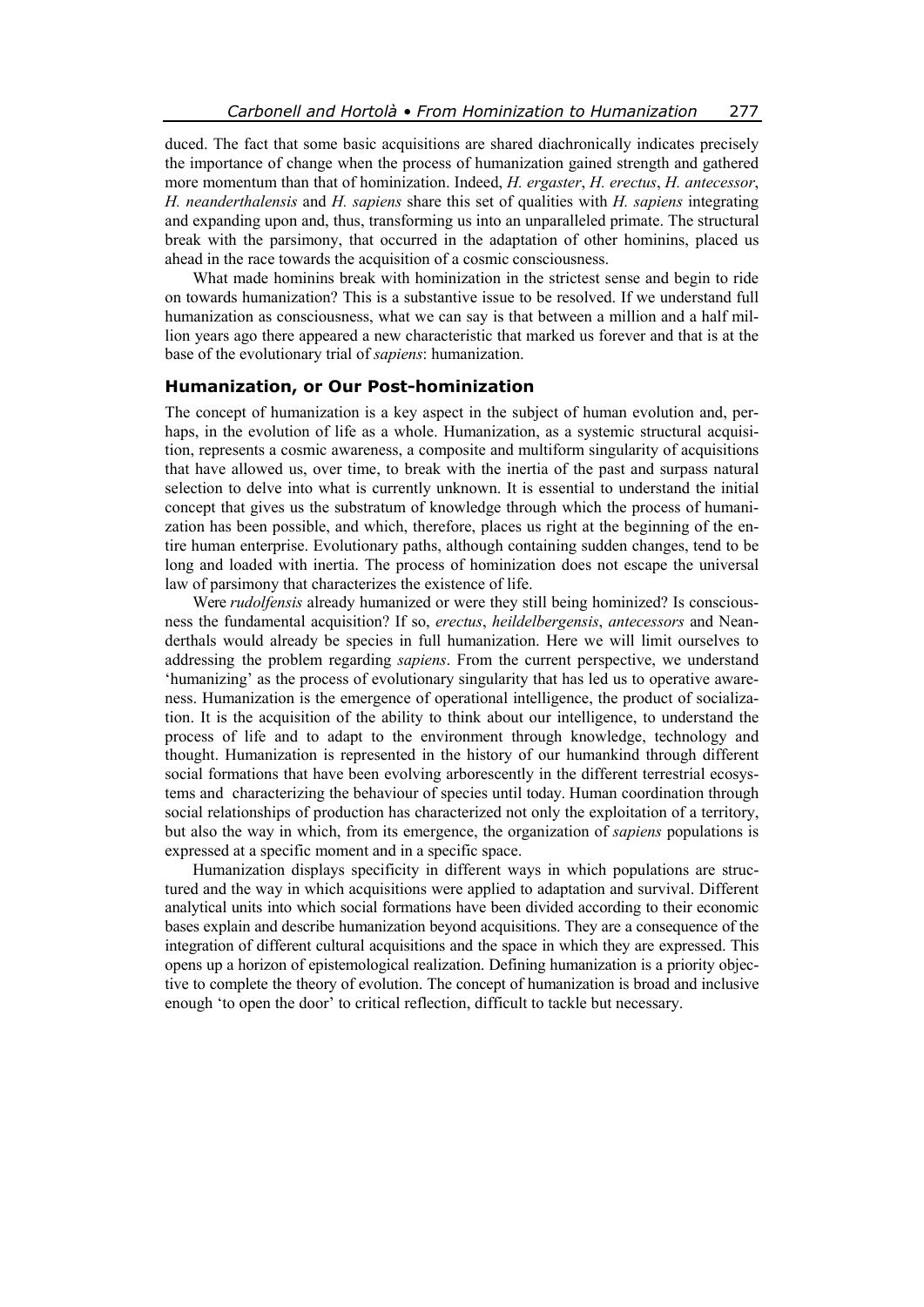## **Elective Affinity, or the Chemistry of Human Relations**

'Affinity' is a term with a long alchemical tradition, the use of which dates at least back to Albertus Magnus in his *Liber mineralium* (Newman 2012). The notion of elective chemical attractions was applied to human relations by Johann Wolfgang von Goethe based on the work *De attractionibus electivis*, by the Swedish chemist Torbern Olof Bergman (Asendorf 1993 [1984]: 159). In fact, in his homonymous novel *Die Wahlverwandtschaften* [Elective affinities], Goethe (1994 [1809]) resorts to chemical affinity as a metaphor for romantic relationships (Duran 2011; Joly 2006).

All humans are made up of the same materials. We have a shared protein coding system and we survive socially on the same planet in the framework of similar ethological and biological structures. There is a physical and chemical impossibility that, without interactions of this order, makes survival unattainable in a changing environment. Thermodynamically, in order to maintain a living system, it must be in some measure open to the exchange of energy. In the words of Erwin Schrödinger, 'What an organism feeds upon is negative entropy. Or, to put it less paradoxically, the essential thing in metabolism is that the organism succeeds in freeing itself from all the entropy it cannot help producing while alive' (Schrödinger 1967 [1944]: 76). In addition, biosystems also need this degree of openness to have the response capacity necessary to evolve. Evolution is something consubstantial to the dynamic functioning of the planet, and this dynamics subjects individuals to a selective pressure that would be completely unbearable without the cooperation effected through elective affinity. Cooperation between individuals structured the ability to build phylogenies. With the advent of life on the Earth, microscopic organisms needed affinity to establish exchanges and avoid becoming closed systems without the possibility of finding new shared acquisitions to get ahead. Cooperation and symbiosis explain affinity as a seminal global process. Otherwise, life would be impossible.

The basis for the increase in diversity is part of the organizational memory of the system. Quantity and quality are, in turn, part of the strategy, a strategy that generates and eliminates organisms as a consequence of the consistency of the living beings that comprise and structure it. With different strategies, the products due to stochastic processes of genetic mutation, biocoenosis allows us to increase and decrease in quantity and quality and, with this cyclic movement, it acts as a non-directional but effective test for the species, genera and families that constitute it. As said by Jacques Monod (1972 [1970]: 43), '[the biosphere] does not contain a predictable class of objects or of events but constitutes a particular occurrence, compatible indeed with first principles, but not *deducible* from those principles and therefore essentially unpredictable.' Affinity is useless when the system collapses because of a change or transformation, which causes organisms to lose their thermodynamic horizon. A catastrophe or radical transformations of humidity and temperature are factors that deconstruct media and alter behaviours until the processes of growth and reproduction become unfeasible.

The principle of natural selection (Darwin and Wallace 1858) shows how we have become competitive in order to get ahead, given that we are part of the planetary biocoenosis and that we are bound by its basic laws. Subjected, like all organisms, to the laws of natural selection, we have applied the principle of competitiveness in all areas and at all levels. This has kept us alive until now. Thanks to this mechanism, we have become the most competent organisms in the primate zoological order. We have combined all possible strat-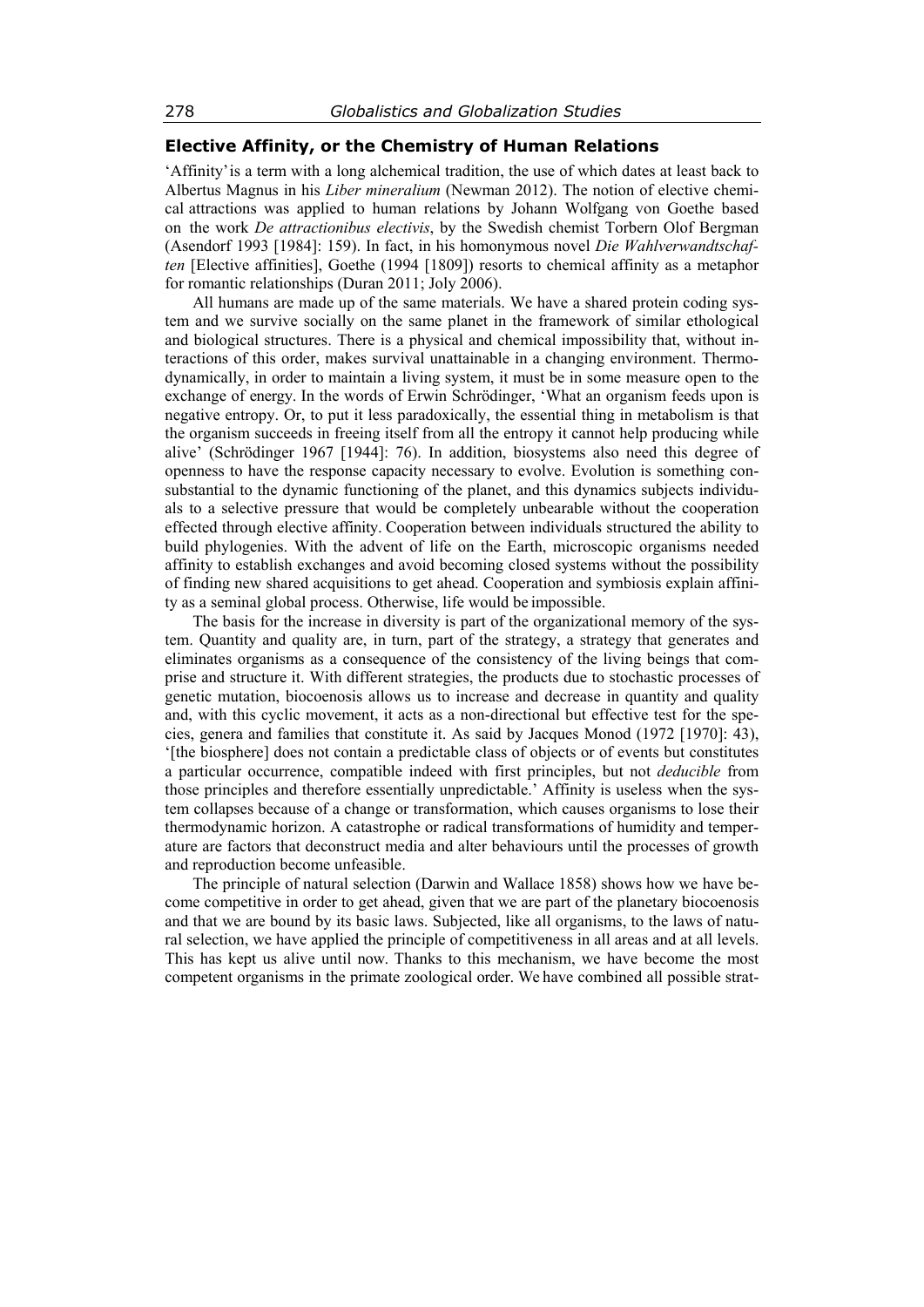egies to become as capable as we now are. However, we must prevent competitiveness from replacing competition in this race to adapt to the planet.

This is an opportune point to talk a bit about sociobiology which is a synthesis of scientific disciplines that attempt to explain animal behaviour considering the neo-Darwinian advantages that specific behaviours can have. It is often considered as a branch of biology and sociology, but it also falls within the fields of ethology, anthropology, evolution, zoology, archaeology, population genetics and other disciplines. In the study of human societies, sociobiology is closely related to the fields of human behaviour and evolutionary psychology.

Sociobiology investigates social behaviours such as mating patterns, territorial struggles, joint hunting and societies of social insects (Wilson 1975). Selective pressure leads to the genetic evolution of advantageous social behaviours. The postulates of sociobiology have become one of the great scientific controversies of the past century, especially in the context of the explanation of human behaviour. Applied to other animals, they have not been a matter for debate. The most notable criticism was made by Richard Lewontin and Stephen Jay Gould (see *e.g.*, Gould 1988a; Lewontin, Rose, and Kamin 1984) and focused on the containment of sociobiology in the definitive role that genes have in human behaviour and in which the traits such as aggression can be better explained by biology than by the personal social environment. However, many sociobiologists mention a complex relationship between nature and nurture. In response to this controversy, John Tooby and Leda Cosmides (1990) initiated evolutionary psychology as a branch of sociobiology. This discipline is less controversial, as it covers issues of human diversity.

Now that we are aware of the many mechanisms for sharing energy, knowledge and everything that keeps interactions on the planet alive, we cannot think of another way to change competitiveness for competition other than to intellectually construct elective affinity. All living beings come from a process of synthesis. Space and time are dimensioned and diversified within the framework of uniqueness, variability and diversity. This gives rise to multiplicity, and it is in this context that our evolutionary specificity emerges. Without elective affinity, it is very possible that there would be no increase in sociability. Affinity is a phenomenon of interactions of the same system that has been fundamental for survival and biotic evolution. It is necessary to be aware of this quality, which can be cultivated but that arises from the natural environment to be critically applied in the historical environment. Affinity must be understood as an expression of the ability to give and receive energy, both bidirectional and multidirectional. Giving or receiving energy does not involve compensation, except that such compensation is a kind of altruistic affinity. It is not about finding artificial means of connection considering as such the intellectualization of the concepts in all kinds of ways  $-$  but about redundancy and critical interpretation of the natural foundations that have been tested in the evolutionary process itself. The question is to stimulate a collective reflection which can come from mere intuition, and arises as a result of mechanisms ruled by the properties of living matter. Elective affinity should not come from a metaphysical abstraction but from a physical projection that, in turn, is based on the dialectic of nature itself, as the composition of an established systemic property.

Actualism is the principle according to which the geological and biological processes of the past can be explained by the same causes as those of the present (Podgorny 2005). Its antithesis, catastrophism explains the current natural world as the result of radically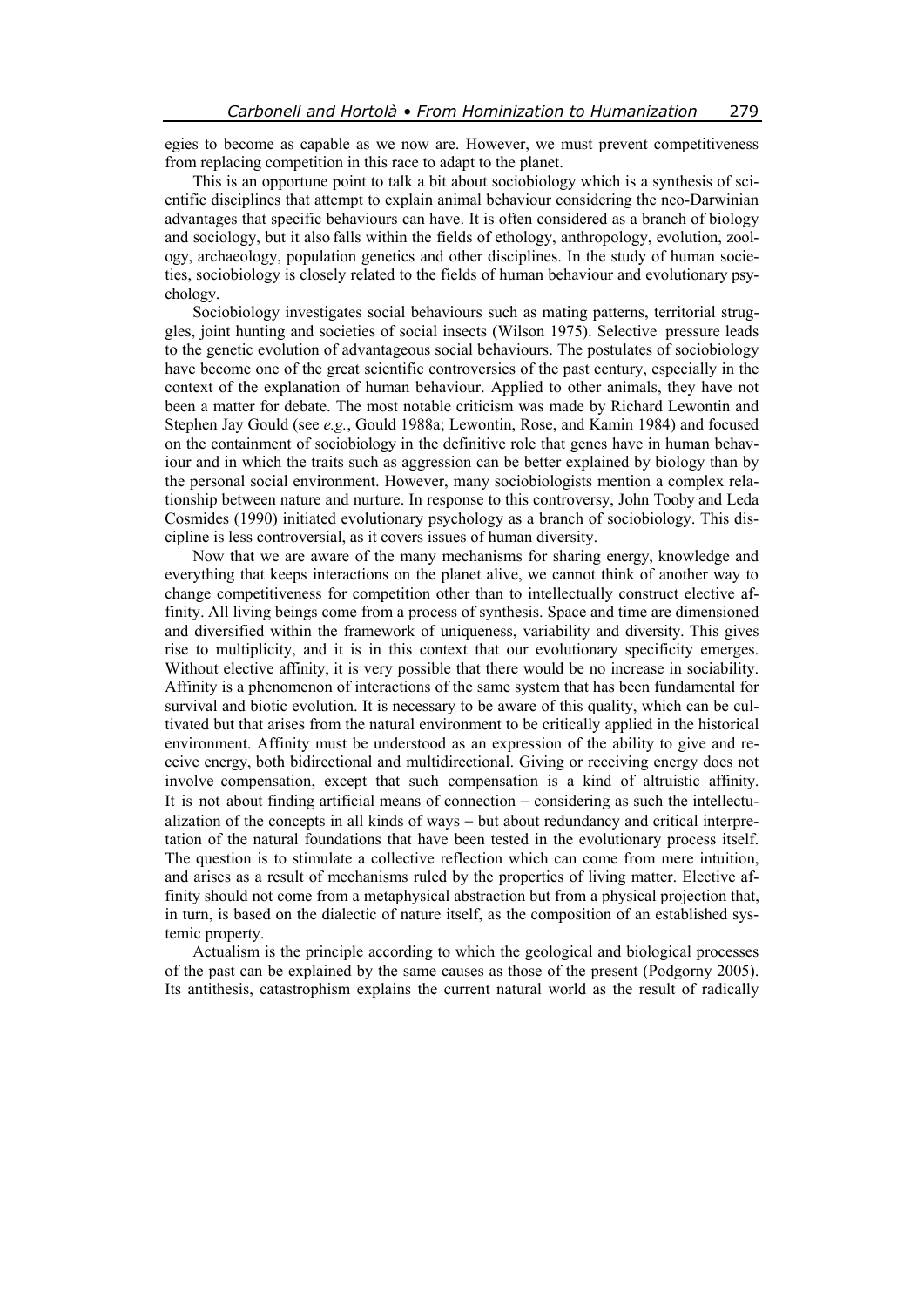different processes such as the universal flood (Birks and Birks 1980: 7). Many ultra-Christian sects still see in catastrophism the best explanation about the changes in species as opposed to evolutionism (Hortolà and Carbonell 2007). Actualism acts as a regulative hypothesis in all sciences that deal with the past and where the object of study is, therefore, beyond the scope of direct observation. Applying information from the current perspective reveals that a work team is only ensured of adequate personal and social performance thanks to elective affinity because there is no loss of energy in any direction. Nevertheless, such a team must be understood as a creative process of collective individuality. It should not be considered as part of the situation of the 'proletarianization' of the scientific profession, as claimed by Jean Marc Lévy-Leblond (1972) 'One cannot separate the scientific knowledge produced by science from its mode of production' or according to Javier Echeverría (1989: 240) 'Considered as one of the main engines of economic progress and social development, current science ceases to be a liberal profession to be socialized to a high degree' [own translation from the original version in Spanish]).

Energy is always maintained within the system because everything is related to it. To avoid the loss of efficiency and efficacy, to ensure the continuous recharge of all the units of the system, it is necessary to share it. Only elective affinity enables us to maintain a consistent interaction. It is not that seeking elective affinity is part of building intersocial relationships, but that it is part of the same system. Not looking for it means breaking with something very positive and very longstanding; it must be adapted to our objectives.

*Homo sapiens* is a unique expression of the evolutionary possibilities of matter-energy in the solar system and elective affinity is necessary to establish a process of approaching matter. The great amount of existing energy could not be expended without elective affinity to justify it. The social use of elective affinity is also a product of natural selection. Technical selection became more sophisticated for the benefit of the species itself although humans have not specifically recognized it.

In the absence of knowledge, educating society in elective affinity is difficult and expensive if we do not pay attention to who we are and what is happening to us as a species on the planet. Without prior knowledge, our reflection on ourselves is not sufficiently rigorous or committed. Elective affinity has no value. It is a characteristic that must be developed within the framework of critical species consciousness if we think that, as such, it is worth knowing who we are, to do what is most beneficial for all.

## **Collective Individuality, or the Power of Social Networks**

The idea of a 'collective individuality' as a fusion of individual thoughts appears in one of the seminal works of sociology *Les règles de la méthode sociologique* [*The Rules of Sociological Method*] by Émile Durkheim,

By aggregating together, by interpenetrating, by fusing together, individuals give birth to a being, psychical if you will, but one which constitutes a psychical individuality of a new kind. Thus it is in the nature of that individuality and not in that of its component elements that we must search for the proximate and determining causes of the facts produced in it. The group thinks, feels and acts entirely differently from the way its members would if they were isolated (Durkheim 1982 [1895]: 129).

Collective individuality is an emergent property of our species, and it must be addressed if we want to understand it. Actually, we now have the tendency to analyze this phenomenon from an idealistic perspective instead of from the new emerging reality.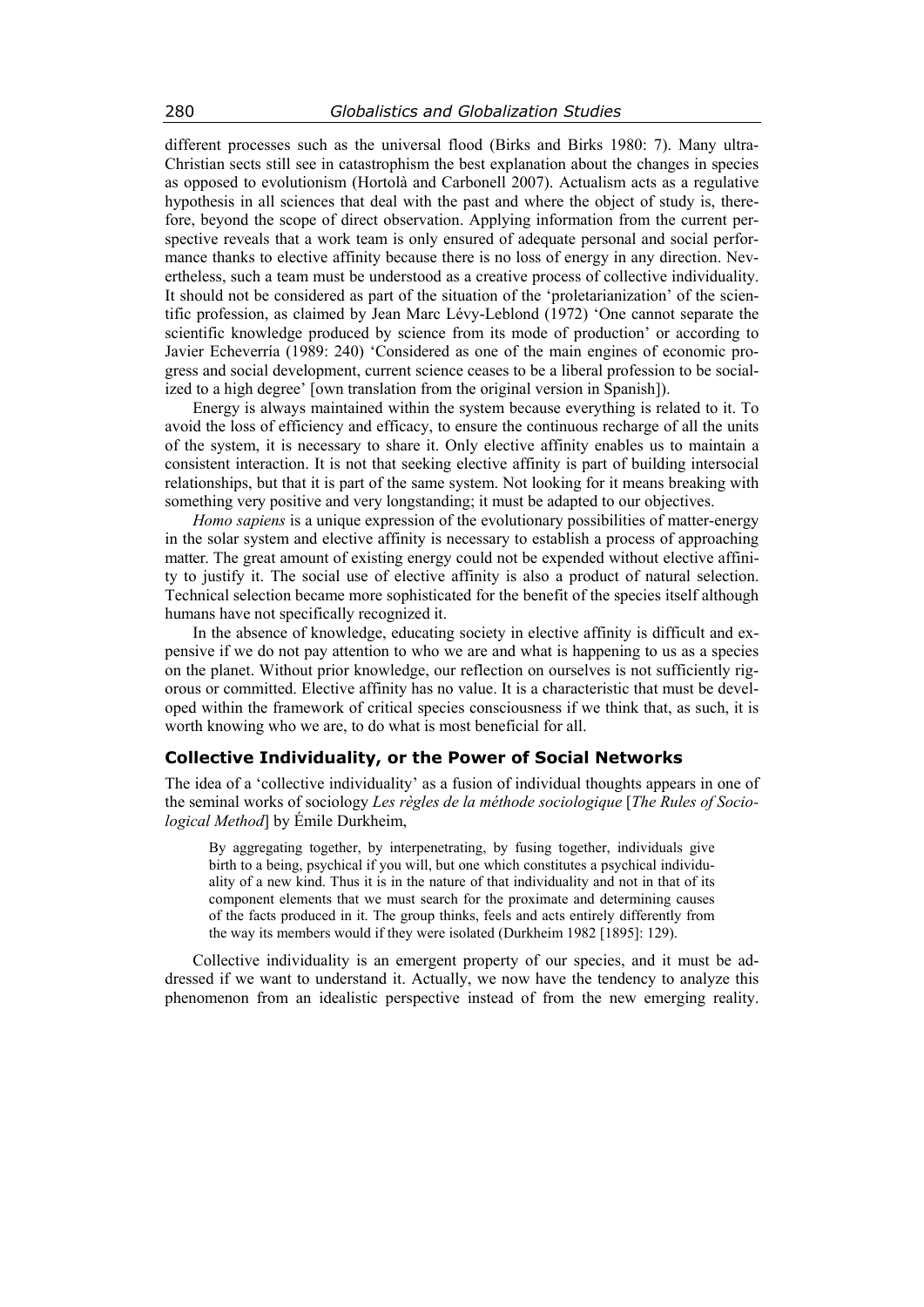Blind individualism is one of the most important problems that our evolving species is currently facing. Individuality is not spoken of as a collective process of individual awareness, but as the social fragmentation of human populations. This interpretation needs to be informed and understood within the framework of evolutionary and conceptual criticism, so as to avoid the mistake of undertaking a subjective and possibly incorrect social analysis.

According to the popular conception, individuality, converted into individualism, is a consequence of the poor social and economic evolution of humans. Breaking with this vision can help us to redirect social analysis and facilitate a progressive vision of individuality as a phenomenon of social organization within the framework of technological humanism. The set of social relationships comprising production and consumption that have been created makes it impossible for the individual to be individualistic.

The individuals' ability to provide information from his or her perspective can socially improve the species. The interaction between each of us and the collective self is an aspect that cannot be ignored in almost any aspect of our existence (Spears 2001). An individual of our species without a place in a family or a group formerly had no chance of survival. What ensured the survival was the group; now, more and more, this function is being taken on by the State, the community and, ultimately, the species as a whole. This individualspecies relationship is fundamental and possible thanks to the social services that our evolution has made possible: social security, geriatric centres, health services, *etc.*, which were unthinkable in other types of social formations prior to the industrial and scientific and technological revolution. And they were not necessary; the nuclear family ensured intergenerational wellbeing. A society that organizes production and consumption based on technology favours the accumulation of energy, which is then used in services. Without producing a significant energy surplus, it would be impossible to maintain human populations, which have reached exponential growth.

The scientific and technological revolution makes new forms of domestic and social organization possible; forms that, until recently, before this economic and social acquisition took place, were unimaginable for us as human primates in the process of humanization. The specific acquisitions that are socialized in the framework of this last great revolution, allow the establishment of unexpected intra-specific relationships.

The concept of collective individuality introduces us into a new species dynamic in which individuals can organize the society through their collective freedom. If we were not a collective of individuals, it would not have been possible to generate the economic and cultural social conditions necessary for individual emancipation. From this perspective of individuality as an evolutionary process of the organization of a population, one can also consider the social organization of the future, considering this emergent characteristic and demarcating it as an objective phenomenon instead of an ideological subjectivity.

Community as a human aspect is not exclusive to our species, although other animals turn unable to increase their sociability due to how they adapt which is almost always endosomatically. This human singularity within the great adaptive singularity has allowed our processes and our acquisitions to move away from linear increment parameters and transform themselves into evolutionary parameters that have led to exponential growth. Thus, our system must be explained by nonlinear equations. Within this context, it is very difficult to make a prognosis about how the concept of 'collective individuality' will end up articulating the changes and acquisitions of our species. It is important to bear in mind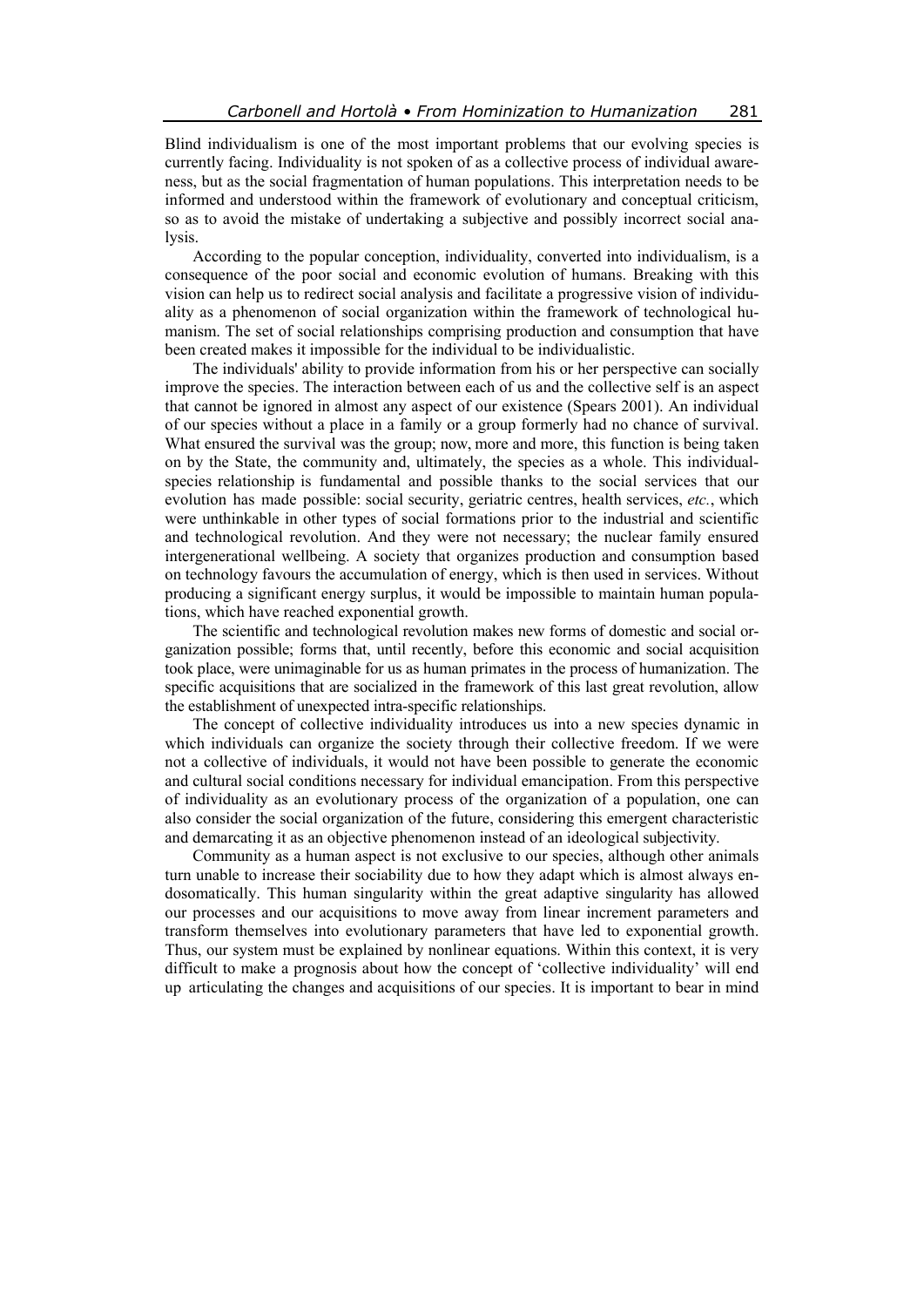that we do not know how human adaptation behaves in terms of exponential growth such as those that our species is now experiencing. It is very possible that collective individuality will lead to the process that will generate new types of collectivity different from the sociability that, by nature, human primates have been enjoying since we were simple bands wandering through the African savannahs at the end of the Pliocene.

The structuring of collective individuality is an emerging reality. Education and training are being transformed into scientific knowledge, and our species is socializing it in a different way. We come out with new ways of thinking and adapting, and these new styles carry in their midst the human capacity for unlimited knowledge which has never been achieved before.

The issue of complex networks has aroused a growing interest in the academic world among scholars from ecologists to neuropsychologists. The connection of individuals in social networks of knowledge and thought is generating a framework in which distinguishing the individual contribution is difficult. The goal of social networks is to offer a place for virtual interaction where millions of human beings from all over the world share common interests. According to the sociologist Duncan J. Watts (2003), anyone on the planet can be accessed in six 'jumps'. This idea had already been proposed many years ago by the Hungarian writer Frigyes Karinthy (2006 [1929]). Among friends, family and colleagues at work or study, each person knows about 100 people on average. If each one is related to another hundred people, any individual can spread a message among about 10,000 people, if he has previously asked each of his 100 initial contacts to, alternatively, pass the message on to his own contacts. Networks will be able to organize changes and transformations, and mitigate high intensity human resocialization. These realities will make social products even more technological and cultural. However, we must first resolve the conflicts between science and anti-science (Dunbar 1996) because such discord can compromise our own survival. Finally, we, as a species, can become the network itself, as well as the way to implement the social application of knowledge through science and technology.

#### **Complementarity, or Survival Insurance**

The survival of living beings is often not possible without complementarity. And, without having assured survival, diversity would be unthinkable; life, as we know it, would not exist. Complementarity is at the nexus of the concepts that explain behaviour and thus provide indications for our social behaviour. Therefore, it must be analyzed in order to achieve systemic apprehension.

The properties resulting from the evolution of the environment make it clear, once again, that intellectual behaviours take place in the dimensional nature of space-time, and that we must be able to make them function in our practices as a species through knowledge. Complementing is generating situations of integration and convergence among individuals of the same species, between species or between genera and families; it ultimately consists of new syntheses to organize and regulate energy in a way that ensures, in many cases, the convergence of intra-specific or extra-specific processes that occur in nature.

Without biological, ethological, cultural or sexual complementarity, it would be difficult to understand the evolution of many populations and the ways of life that are known to us. Therefore, systemically analysing the trophic interrelation and biocoenosis at a given moment in history brings us closer to the understanding of the forms of complementarity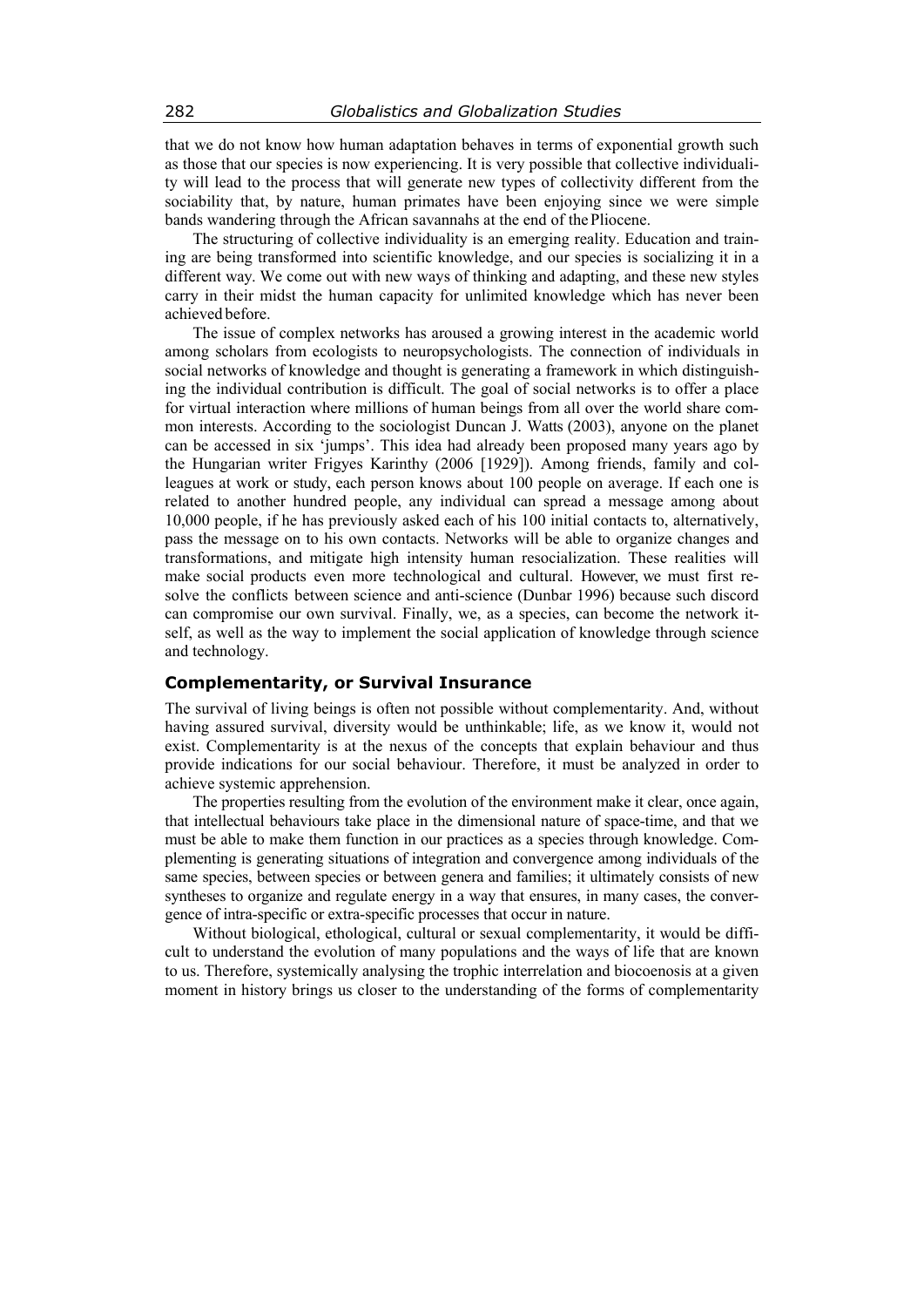that exist as well as the benefits that can be derived from them. Be it from the perspective of commensalism or other types of behaviours that exist and that explain the forms of complementarity, these behaviours indicate the moments of evolution in which this type of relationship has been necessary. In order to show the importance of the categories that comprise the megaconcept described, we have chosen the most integrative and basic complementarity in reproduction processes: the sexual complementarity that is so efficient in the biological and social reproduction of different families of animals and plants. Although complementarity is not a basic adaptive property throughout the world, without this type of complementarity the variability and diversity of the planet would not have been assured. With fertilization, the integration of a sperm cell within an ovum quickly leads to the beginning of an exponential process of cell generation until an embryo is formed. Sexual complementarity is the basis for the reproduction and parental care scheme in terms of costs and benefits, which has a very close relationship with the *K*- or *r*-species strategy, as conceived in population ecology (see *e.g.*, Green 1980; Fix 1999: 3–6; Reznick, Bryant, and Bashey 2002; Klug and Bonsall 2010). Sexual complementarity facilitates the defence of breeding in the face of predators and, in general, the environment. At the same time, the sexual organs also often need complementarity, because in the social sphere the specific cooperation of the parents is also needed. This is the strategy that nature has devised for the continuity of life and, therefore, it informs us about the importance of complementarity in general, and in particular for mammals who, like humans, have a very long childhood and thus risk of becoming easy prey for predators. Complementarity is the foundation of the trophic chain. It is one of the basic emergent properties for many of the interactions that make living systems adapt to changes and thus reinforce the bonds that enable the existence and generation of diversity.

In the field of social networks, complementarity serves to create an infinite space of connection and knowledge; it is also about inter-complementarity, and in many cases it leads us, voluntarily or involuntarily, to a mode of interdependence. In this conceptual structure, we will explain how this facilitates the relationship and the passage of energy between the neuronal axons of populations, groups and living societies. The division of labour, the organization of sequencing and chains of work are based on complementarity; therefore, it has the same basis as our social manner of relating as a species. We could say that complementarity is already specifically human in terms of how we have socialized it.

Like a working brain, the whole is complementary to the parts and all of them are conceptually integrated. And through this, life is perpetuated, and surely thanks to this there is an exponential increase in knowledge that leads us to intelligence. We cannot ignore the complementarity in the organization of the future of the species. It would be a serious error that surely would not allow us to turn back, now that we are in very delicate times in which time and space are merging in a terrifying dynamic. We would have to incorporate the concept of complementarity into the type of convergence that we propose in order to strengthen all the organizational and explanatory power that it contains.

Our complementarity starts from our own eukaryotic cells. The endosymbiotic theory was presented by the American biologist Lynn Sagan (later Lynn Margulis) to explain the presence of intracellular organelles with their own genome in eukaryotic cells (Sagan 1967). The organelles, the mitochondria and the chloroplasts (these last ones exclusively of plants) initially were bacteria installed by symbiosis inside a primitive eukaryotic cell. Over time, a part of the genes of the symbionts transferred to the genome of the host cell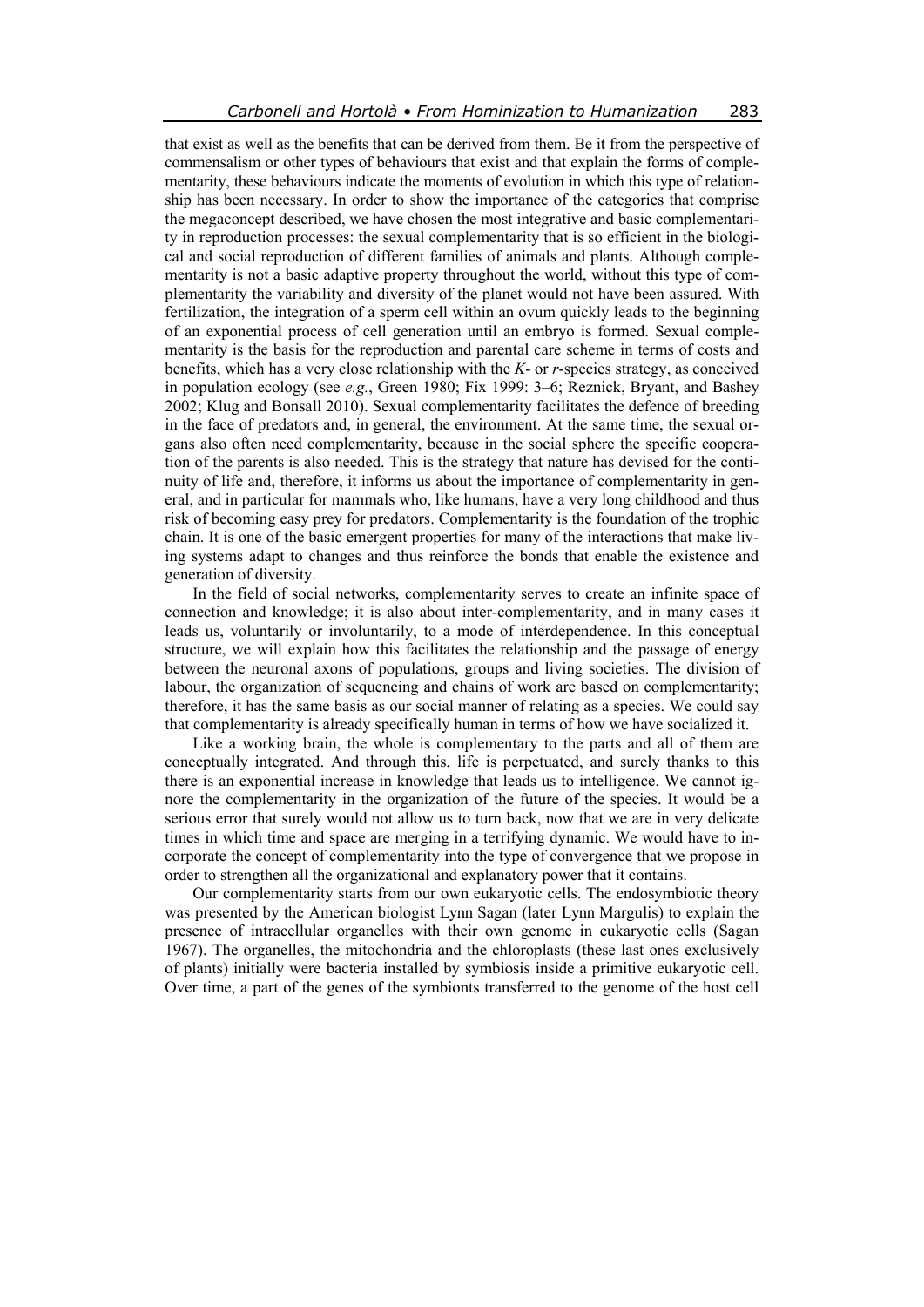and only a small part remained in the original genome of the symbiont. Some of the tests that support this theory are the presence of bacterial-type ribosomes inside the mitochondria and plastids. The genome of these organelles is organized like that of bacteria: circular and free, without a covering. The structure of lipid bilayers is similar to that of bacteria. More daring were the arguments that Lynn Sagan/Margulis and her collaborators sustained when attributing the symbiotic origin to the flagella and the nucleus. Thus, although the validity of this theory for the origin of mitochondria and chloroplasts is currently accepted, there is insufficient evidence to generalize it to other cell organelles as well.

### **Correspondence, or the Experiment of Humanization**

From the point of view of scientific method, examining the correspondence between a hypothesis and its testing is a valid strategy for approaching to 'scientific truth'. It enables to address problems with the assurance that, alternately, there will be complicity between the interacting subjects and that the action-reaction will work. It is therefore evidence of selfconfidence, which is necessary for the great transformations that humankind will have to face in the course of social and technological evolution. In the introduction of his influential book on the cultural evolution from egalitarian hunter-gatherer groups to hierarchical states, Marvin Harris writes,

My purpose in this book is to replace the old onwards-and-upwards Victorian view of progress with a more realistic account of cultural evolution. What is happening to today's standard of living has happened in the past. Our culture is not the first that technology has failed. Nor is it the first to reach its limits of growth. The technologies of earlier cultures failed again and again, only to be replaced by new technologies. And limits of growth have been reached and transcended only to be reached and transcended again. Much of what we think of as contemporary progress is actually a regaining of standards that were widely enjoyed during prehistoric times (Harris 1991 [1977]: x).

In the period of social acceleration similar to the one that has caused the exponential evolutionary vibration, correspondence can at all times support and help us to find the ways to establish relationships that generate positive syntheses. We speak of syntheses precisely because of the social force that correspondence could have as a process of adaptation. Correspondence also exists because it is necessary to ensure the proper functioning of structures and systems. When analyzing this concept, we understand many of the relationships that exist in nature and that make our adaptation possible. In the words of Pyotr Kropotkin (2009 [1902]: 223) 'The mutual-aid tendency in man has so remote an origin, and is so deeply interwoven with all the past evolution of the human race, that it has been maintained by mankind up to the present time, notwithstanding all vicissitudes of history'. As Gould (1988b) notes, a propos of Kropotkin's thought, 'Struggle does occur in many modes, and some lead to cooperation among members of a species as the best pathway to advantage for individuals.' The pathways of social evolution are unquestionably diverse. According to Dmitri Bondarenko, Leonid Grinin and Andrey Korotayev (2002: 54), 'there are reasons to suppose that an equal level of sociopolitical (and cultural) complexity (which makes it possible to solve equally difficult problems faced by societies) can be achieved not only in various forms but on essentially different evolutionary pathways, too.'

Artistic sensibility is not alien to our environmental perception. In this sense, Tonia Raquejo states that,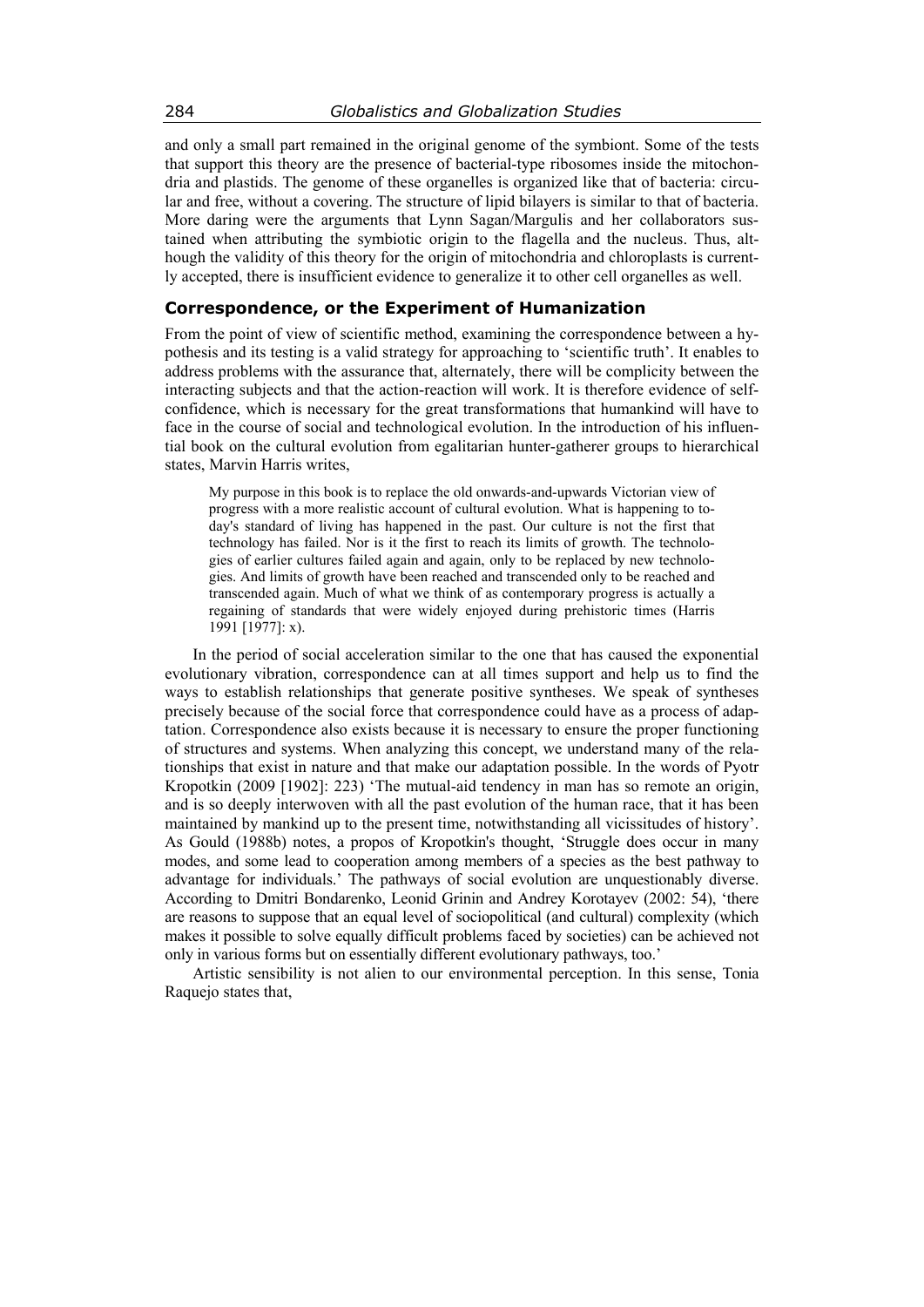Ecological awareness emerges both from the data obtained through the scientific analysis of our biosphere and from emotional factors of psychic dynamics which anticipate a changing and uncertain future, thus forging a collective imaginary based on fictional projections, often inspired by theories of science itself (Raquejo 2015: 57) [own translation from the original version in Spanish].

We should intervene in our nature through our ways of knowing and being with all the means at our disposal. As social animals, we are capable of consciously intervening in our environment, and we need to consider how to self-modify. As soon as cultural selection replaces natural selection, we will complete the process of humanization. Therefore, although becoming human is an experiment of nature in which we are the raw material and at the same time the active agents, we can pose categories that help understand ourselves as a self-experiment. In this dialectic, where subjectivity clashes with objectivity, one can obtain the framework of a new evolutionary conception of ourselves. And we can escape the alienation we experience when we think there is a teleonomic structure that determines our process of adaptation and that we can head only in this direction. Our humanity, then, only makes sense if we are able to subtract ourselves to randomness. On the other hand, becoming human is also the awareness that we have about our own evolution, far from theologies and teleonomies. The explanatory fact lies in how we have learned to know, to think and how we have created the knowledge and thought that exists in our brains and that, therefore, is structured diachronically in the human mind.

A large part of the things that can happen is in our hands and gives us a possibility that has never existed in nature, at least as expressed in us, *Homo sapiens*. The central idea of the recent concept of the Anthropocene is that humans, in competition with other natural forces, are effecting profound changes in the physical processes of the Earth (Nordblad 2014). The concepts that we are integrating into our behaviour bring reason and logic to the fore and open the way to hope. This is how we can make the necessary reflections that maintain, organize and direct the flow of our own manifestations: self-control through knowledge and its social application to the species.

The theory of evolution has obviously helped us to learn about our origins and to decipher the process of adaptation, so we managed to compare it with other living organisms with which we coexist and will coexist for a long period of time. This ability to know thanks to the theory and concepts that explain reality makes us a reality in permanent construction. It seems like an objective fact, and it is from this objectivity that we can systematically analyze our subjectivity. Thus, we have the possibility of conducting an artificial test based on natural knowledge and its social application.

Our species wants to be in permanent construction, pursues self-awareness and selfknowledge, and ultimately does not avoid self-experiment. It is very likely that through this exercise we will be able to become humans. We do not need to challenge our limits by stimulating the way we acquire our awareness of space-time. Today, paradoxically, this is what gives us the uniqueness of humans, just as it puts obstacles in the process of humanization. Surely, it is the limiting factor that we cannot challenge without risking what we are and what we want to be. However, we cannot forget the constraints imposed by the state-of-theart of our knowledge of human evolution. We must agree with Ruse when he says,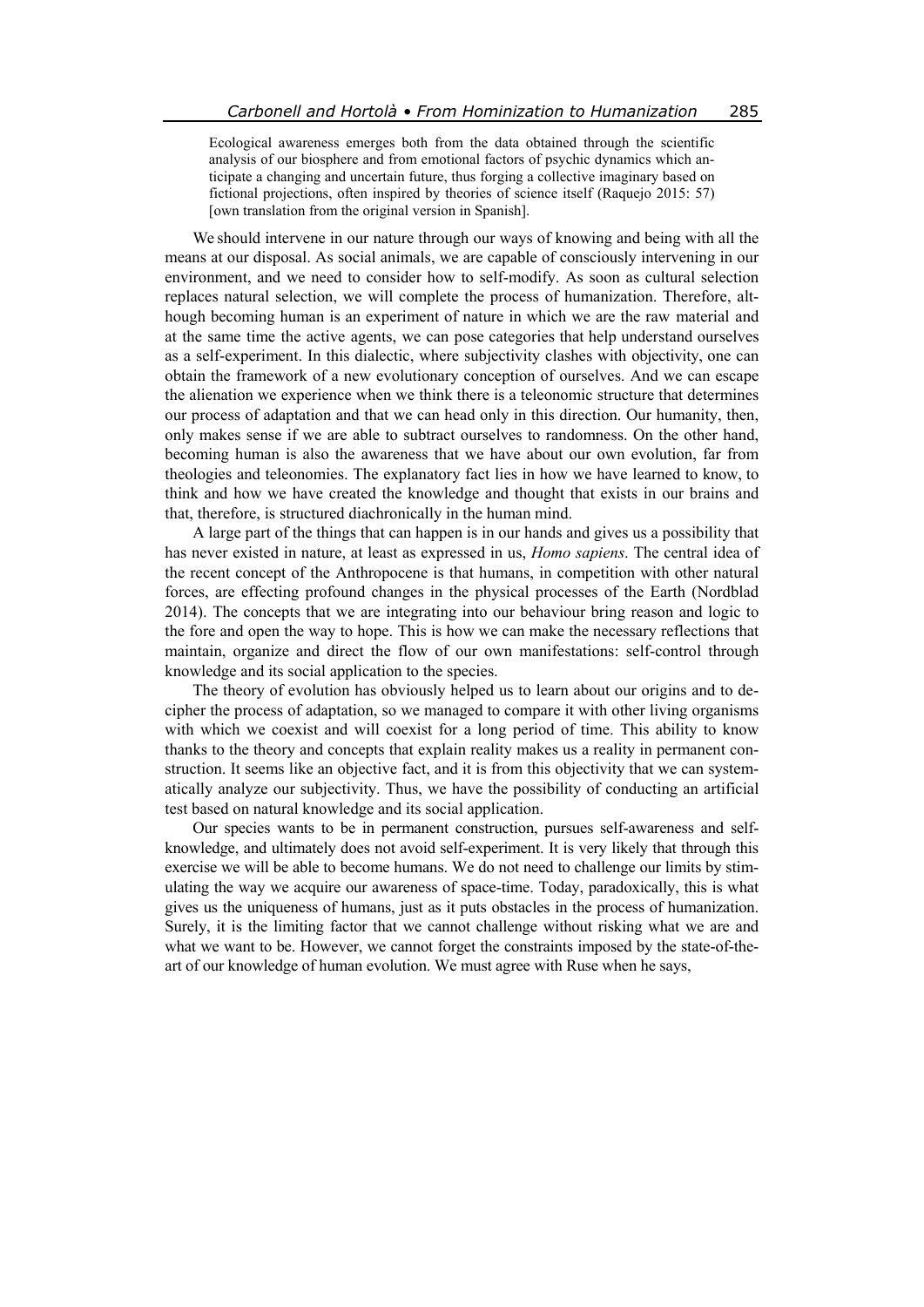I admit that it would be naive indeed to suggest that we are close to a full understanding of human nature from an evolutionary perspective, or even that we will ever actually complete a full understanding. (...) To try to achieve in human evolutionary biology such predictive accuracy as we find in physics probably demands such a constriction or narrowing of focus in the very effort that one necessarily will ignore the full experiential richness of the human condition (Ruse 2000: 23).

The critical consciousness of our species helps us to do things because collectivity is taken into account and provides a useful framework for responsible evolution. In this process, we forecast a probable phase change in which integrated diversity will give rise to a new type of adaptation as a real possibility. It will be a structural acquisition that can lead us towards trans-consciousness; later, we will realize that the process of humanization is left behind and that we have begun building the world in a different way. The importance of becoming human is to realize that humanization is possible and to be aware that we can take a leap towards a type of knowledge and consciousness that we have not known until now. For this reason alone it is important to recognize ourselves in the collective experiment of humanization. To become human is not a chimera, not even a utopia, it depends on us, on our will and on our ability to know, think and act with the critical conscience of a species.

#### **Conclusion**

In the process of human singularity and its evolutionary substratum, hominization and humanization are two sides of the same coin. Without hominization there can be no humanization; without humanization there can be no awareness of ourselves from the perspective of questioning who we are and where we are going. Hominization and humanization are integrated: humanization is a consequence of hominization. This also explains evolutionary conditioning. Moreover, the dependence of one upon the other opens up the possibility of making an evolutionary and critical interpretation of ourselves, outside idealistic or mythical attempts at explanation. Humanization can be defined in many different ways, but they all express the way in which the singularity of the genus and the species manifests itself. The biological in many cases is capable to determine what is cultural, but the synthesis represents a form of integration without which humanization would be a chimera. Without a social theory of evolution, humanization would be a concept vaguely explained and undefined despite the analytical intensity that surrounds it.

The collectivization of energy is very likely leading us towards a new social paradigm in which the individual is strongly bound to his or her own community. Once we determine what should be understood by collective individuality, one should look at how it can be implemented without subjectively generating structures and individualistic systems. Without elective affinity, this type of process is unlikely to take place. Perhaps we are not yet accustomed to such kinds of processes because our ethological behaviour marks us with basic principles when it comes to action. However, one should think of culture as a more sophisticated mechanism so as not to disregard human properties as necessary and beneficial to elective affinity. The crucial role of culture in science has been previously emphasised by Ruse (1999: 246–249) who states that 'Through the metaphors of culture, predictions are made possible' (*Ibid.*: 246), and that 'Complementing the Kuhnian spin on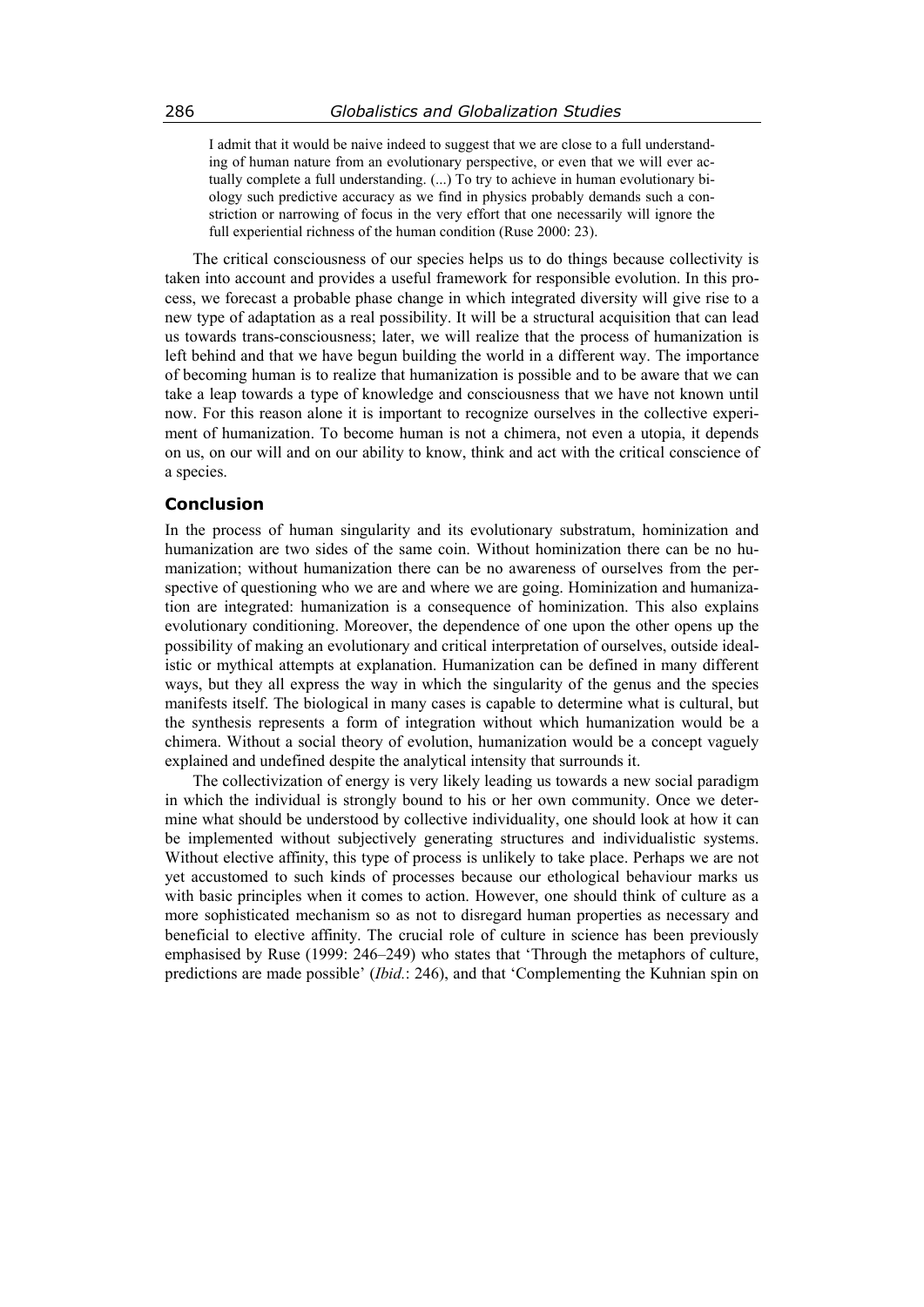science conferred by the metaphors of culture is a Popperian dimension' (*Ibid.*: 249). Nevertheless, culture does not inevitably import 'a value component' into science (*Ibid.*: 246).

We must be aware that unless we significantly change our current behaviour as a species, we run the risk of carrying out wrong actions that may lead us to collapse and extinction. Homogeneity can serve to organize and extend knowledge more quickly, but it is equilibrium and, as such, not intending to change the structure or the system, leads to stasis. It can become thermal death. What helps us is the difference. It is in the difference where complementarity plays a well-defined role in the structuring of life: biological, social and sexual. It is within the framework of the needs of current species that we can find the educational reference to strategically incorporate the concept of complementarity. It is not about good intentions, but about human determination and irreversibility in a strategy in which we have to substantially revise the reason why we have not taken advantage of properties that exponentially increase sociability and structure energies in a more efficient way.

Can a future society reach a state of absolute perfection? To answer this question, it is useful, as a metaphor, to consider the final fragment of a fantasy tale by Bruce Elliot,

The doctor's voice suddenly failed him. Acleptos backed away from the table. Ttom gasped. Only the robots were unimpressed.

For the thing was changing. Wherever the lambent light touched the creature, its scales fell away.

The doctor gasped to the robots, 'Release your hold'.

As they did so the creature arose in glory. A golden light played around its suddenly soft, sweet face. It stepped away from them towards the window. Standing on the window-sill, a smile played around its lips like a valedictory. It poised there for a moment and then spread its huge white wings.

It said, 'Pax vobiscum'. The wings swirled and it was gone, wrapped in serenity. That is why Acleptos changed the words of the motto in front of the Sane Asylum. They now read: A DEVIL IS JUST A SICK ANGEL.

Of course, the Machine has stopped. For its basis and its strength was infallibility. And it was wrong about the thesis concerning the existence of God with a capital G (Elliot 1951: 48).

Social prospective, as an anticipation of the future of humankind, always represents a discipline with a high degree of contingency. We know that in times of change  $-$  and, to some extent, the changes are taking place  $-$  we tend to demonize what is unknown to us. Consequently, perhaps the 'demonic' social prospective is simply a 'sick' angel.

## **Acknowledgements**

This work was supported by research grants MINECO/FEDER CGL2015-65387-C3-1-P (Government of Spain/European Commission) [EC, PH], MINECO CGL2016-80975-P (Government of Spain) [PH], AGAUR 2017 SGR 1040 (Government of Catalonia) [EC], and AGAUR 2017 SGR 859 (Government of Catalonia) [PH]. IPHES is a CERCA centre partially financed by the General Directorate for Research of the Government of Catalonia.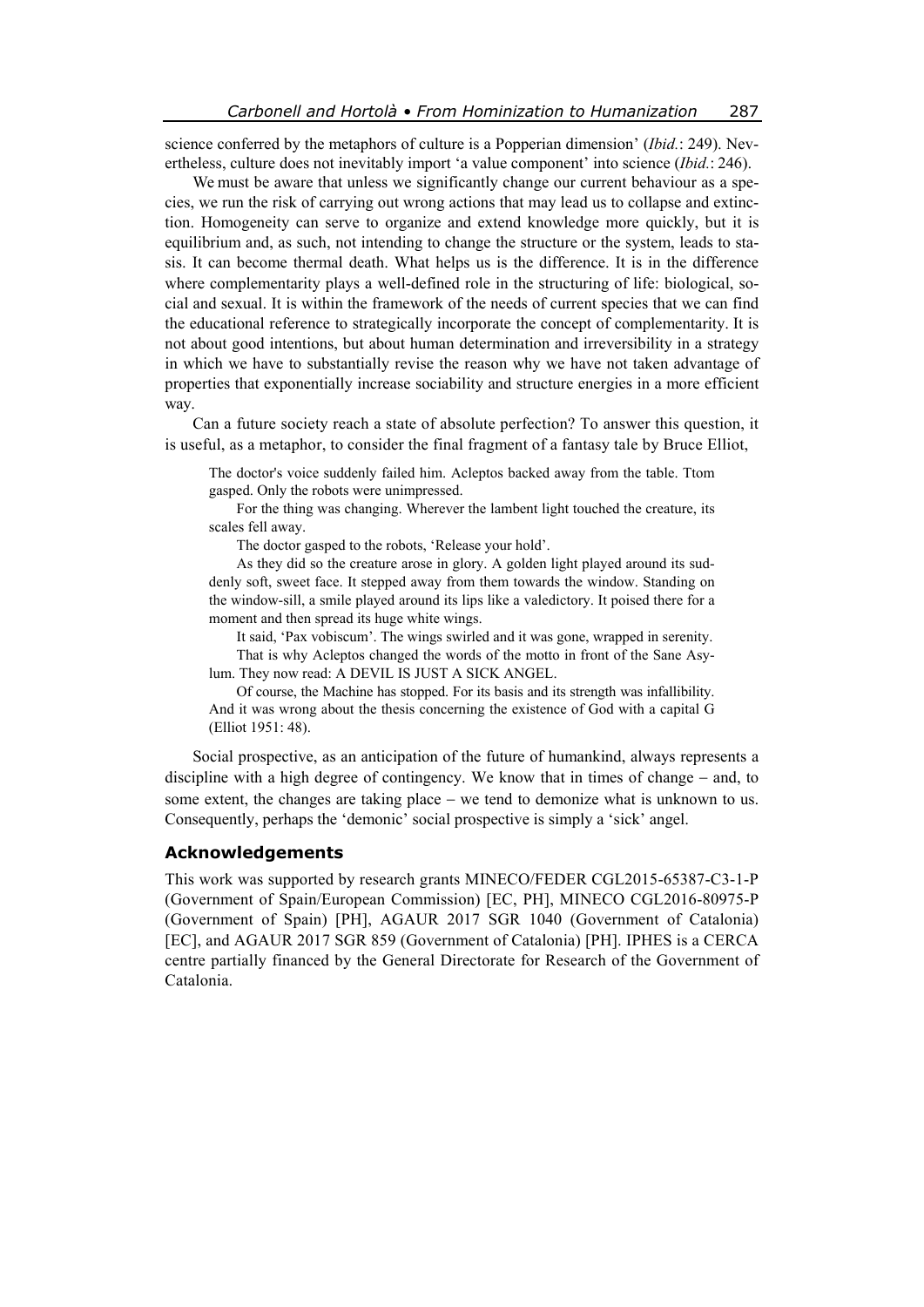#### **References**

- **Asendorf, C. 1993 [1984].** *Batteries of Life. On the History of Things and Their Perception in Modernity*. Transl. by D. Reneau. Berkeley – Los Angeles – and London: University of California Press.
- **Bayle, P., Macchiarelli, R., Trinkaus, E., Mazurier, A., and Zilhao J. 2010.** Dental Maturational Sequence and Dental Tissue Proportions in the Early Upper Paleolithic Child from Abrigo do Lagar Velho, Portugal. *Proceedings of the National Academy of Sciences of the United States of America* [*PNAS*] 107 (4): 1338–1342.
- **Birks, H. J. B., and Birks, H. H. 1980.** *Quaternary Palaeoecology*. London: Edward Arnold.
- **Birnbacher, D. 2008.** Posthumanity, Transhumanism and Human Nature. In Gordijn, B., and Chadwick, R. (eds.), *Medical Enhancement and Posthumanity* (pp. 95–106). Dordrecht: Springer.
- **Bondarenko, D. M., Grinin, L. E., and Korotayev, A. V. 2002.** Alternative Pathways of Social Evolution. *Social Evolution & History* 1 (1): 54–79.
- **Bostrom, N. 2005.** A History of Transhumanist Thought. *Journal of Evolution and Technology*  14 (1): 1–25. URL: jetpress.org/volume14/bostrom.pdf. [Date accessed: 9.10.2018].
- **Burbano, H. A.** *et al.* **2010.** Targeted Investigation of the Neandertal Genome by Array-based Sequence Capture. *Science* 328: 723–725.
- **Cela-Conde, C. J., and Ayala, F. J. 2003.** Genera of the Human Lineage. *Proceedings of the National Academy of Sciences of the United States of America* 100 (13): 7684–7689.
- **Cordeiro, J. 2014.** The Boundaries of the Human: From Humanism to Transhumanism. *World Future Review* 6 (3): 231–239.
- **Darwin, C., and Wallace, A. R. 1858.** On the Tendency of Species to Form Varieties; and on the Perpetuation of Varieties and Species by Natural Means of Selection. *Journal of the Proceedings of the Linnean Society* 3 (9): 45–62.
- **Dunbar, R. 1996.** *The Trouble with Science*. Cambridge, MA: Harvard University Press.
- **Duran, X. 2011.** Goethe y la afinidad entre química y literatura. Moléculas y divorcios en una novela romántica. *Mètode* (València) 69: 45–49.
- **Durkheim, É. 1982 [1895].** *The Rules of Sociological Method*. New York: The Free Press.
- **Echeverría, J. 1989.** *Introducción a la Metodología de la Ciencia. La Filosofía de la Ciencia en el Siglo XX*. Barcelona: Barcanova.
- **Elliott, B. 1951.** The Devil Was Sick. *The Magazine of Fantasy and Science Fiction* 2 (2): 41–48.
- **Evans, W. 2015.** Post-human Rights: Dimensions of Transhuman Worlds. *Teknokultura* 12 (2): 373–384.
- **Fix, A. G. 1999.** *Migration and Colonization in Human Microevolution*. Cambridge: Cambridge University Press.
- **von Goethe, J. W. 1994 [1809].** *Elective Affinities. A Novel*. Transl. by D. Constantine. Oxford: Oxford University Press.
- **Gould, S. J. 1988a.** *An Urchin in the Storm. Essays about Books and Ideas*. New York London: W. W. Norton & Co.
- **Gould, S. J. 1988b.** Kropotkin was no Crackpot. *Natural History* 97 (7): 12–21.
- **Gould, S. J. 1989.** *Wonderful Life. The Burgess Shale and the Nature of History*. New York London: W. W. Norton & Co.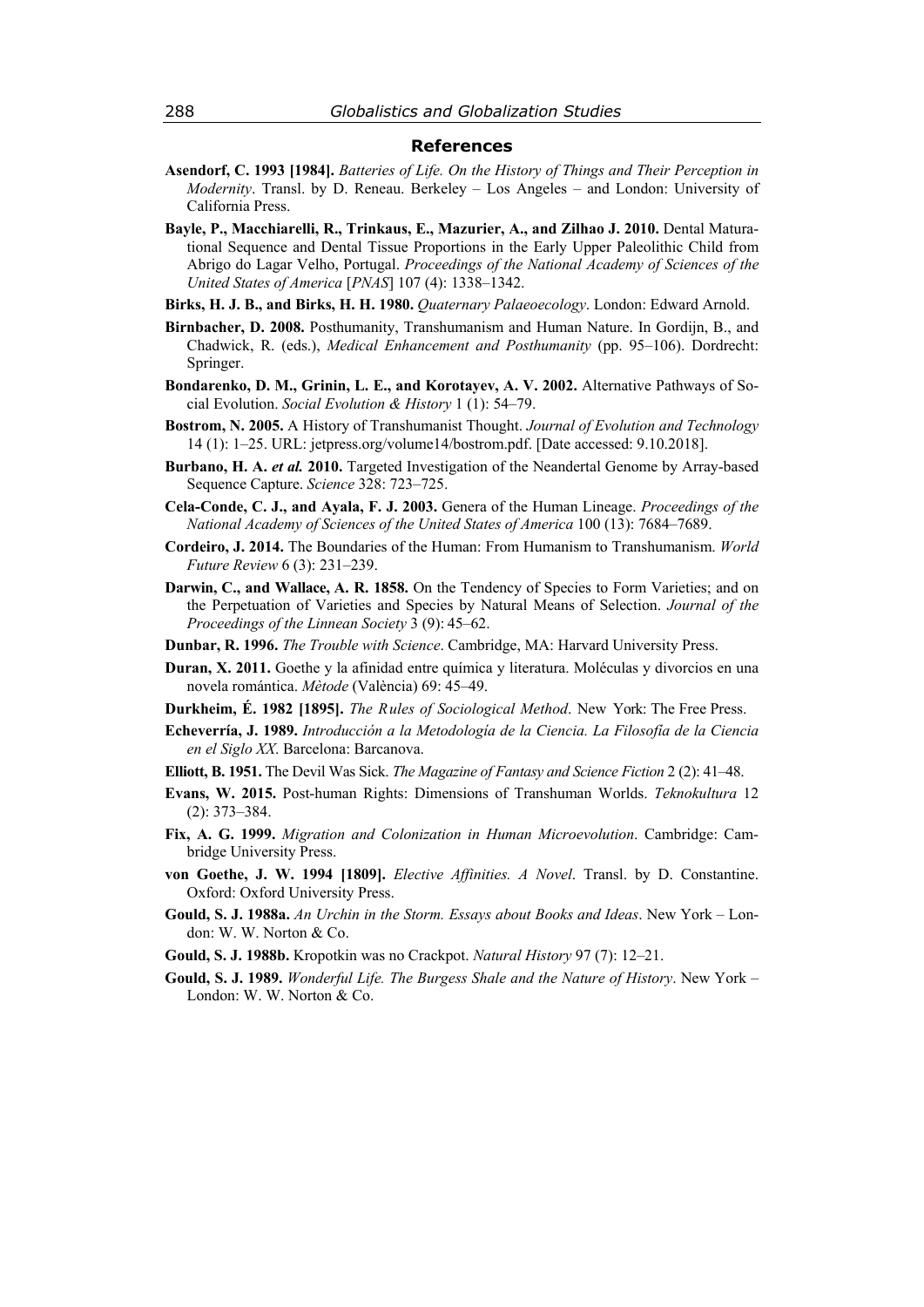**Green, R. F. 1980.** A Note on *K*-selection. *The American Naturalist* 116 (2): 291–296.

- **Green, R. E.** *et al.* **2010.** A Draft Sequence of the Neandertal Genome. *Science* 328: 710–722.
- **Hamilton, C., and Grinevald, J. 2015.** Was the Anthropocene Anticipated? *The Anthropocene Review* 2 (1): 1–14.
- **Hansell, G. R., and Grassie, W. (Eds.) 2011.** *H Transhumanism and its Critics*. Philadelphia, PA: Metanexus Institute.
- **Hardt, T., Hardt, B., and Menke, P. R. 2007.** Paleoecology: An Adequate Window on the Past? *Handbook of Paleoanthropology*. Vol. 1. In Henke, W., and Tattersall, I. (eds.), (with the collaboration of T. Hardt) (pp. 503–554). Berlin – Heidelberg – New York: Springer‐Verlag.
- **Harris, M. 1991 [1977].** *Cannibals and Kings. The Origins of Cultures*. New York: Vintage **Books**.
- **Harrison, P., and Wolyniak, J. 2015.** The History of 'Transhumanism'. *Notes & Queries* 62  $(3)$ : 465–467.
- **Hortolà, P., and Carbonell, E. 2007.** Creación versus evolución: del Origen de las Especies al diseño inteligente. *Asclepio* 59: 261–274.
- **Hortolà, P., and Martínez-Navarro, B. 2013.** The Quaternary Megafaunal Extinction and the Fate of Neanderthals: An Integrative Working Hypothesis. *Quaternary International* 295: 69–72.
- **Joly, B. 2006.** Les Affinités électives de Goethe: entre science et literature. *Methodos* (Villeneuve d'Ascq) 6: 15. URL: methodos.revues.org/482. [Date accessed: 24.08.2016].
- **Karinthy, F. 2006 [1929].** Chain-links. In Newman, M., Barabási, A.-L., and Watts, D. J. (eds.), *The Structure and Dynamics of Networks* (pp. 21–26). Princeton, NJ – Woodstock: Princeton University Press.
- **Kissel, M., and Fuentes, A. 2018.** 'Behavioral Modernity' as a Process, not an Event, in the Human Niche. *Time & Mind* 11 (2): 163–183.
- **Klug, H., and Bonsall, M. B. 2010.** Life History and the Evolution of Parental Care. *Evolution* 64 (3): 823–835.
- **Kropotkin, P. 2009 [1902].** *Mutual Aid. A Factor of Evolution*. New York: Cosimo.
- **Lacan, M., Keyser, C., Crubézy, E., and Ludes, B. 2013.** Ancestry of Modern Europeans: Contributions of Ancient DNA. *Cellular and Molecular Life Sciences* 70 (14): 2473–2487.
- **Lévy-Leblond, J. M. 1972.** Is There a Crisis in Science or in Society? *Scientia* (Milan) 107: 806–809.
- **Lewontin, R. C., Rose, S., and Kamin, L. J. 1984.** *Not in Our Genes. Biology, Ideology and Human Nature*. New York: Pantheon Books.
- **Lilley, S. 2013.** *Transhumanism and Society. The Social Debate over Human Enhancement*. Dordrecht: Springer.
- **Miah, A. 2008.** A Critical History of Posthumanism. In Gordijn, B., and Chadwick, R. (eds.), *Medical Enhancement and Posthumanity* (pp. 71–94). Dordrecht: Springer.
- **Monod, J. 1972 [1970].** *Chance and Necessity. An Essay on the Natural Philosophy of Modern Biology*. Transl. by A. Wainhouse. New York: Vintage Books.